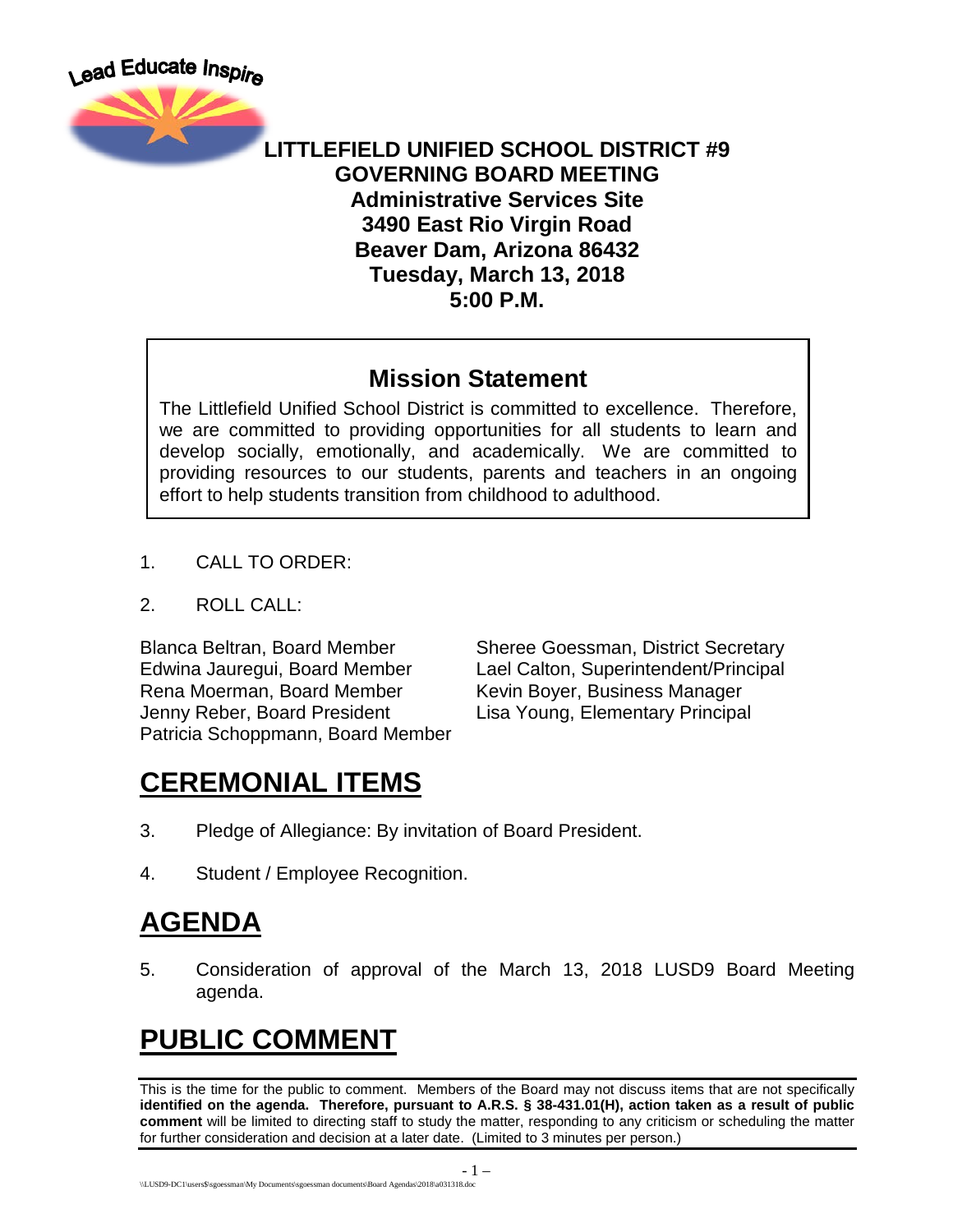

6. Public Comment.

# **SPECIAL ITEMS / EXECUTIVE SESSION**

(Pursuant to A.R.S. § 38-431.02, notice is hereby given to the members of the Littlefield Unified School District and to the general public that the Littlefield Unified School District Governing Board will hold a meeting open to the public on March 13, 2018 at 5 p.m. As indicated in the agenda, pursuant to A.R.S. § 38-431.03(A)(2), the Littlefield Unified School District Governing Board may vote to go into executive session, which will not be open to the public, to discuss certain matters.)

7. The Littlefield Unified School District Governing Board may enter into executive session to discuss or consider records exempt from public inspection ( A.R.S. § 38-431.03(A)(2)) and pursuant to A.R.S. § 15-843 to consider the potential expulsion of Student #A. The executive session documents will not be available to the public.

## **INFORMATION AND DISCUSSION:**

- 8. Student Council Report
- 9. Mr. Boyer, Business Manager.
	- a. Student Activity Account Balance.
	- b. Budget Update.
	- c. Food Service Financial.
	- d. Tax Credit Report.
	- e. Other
- 10. Mrs. Young, Elementary Principal
	- a. School Update.
	- b. Other
- 11. Mrs. Calton, Superintendent/Principal
	- a. School Security update
		- i. Phase I Cameras (Handout)
		- ii. Phase II possibility for 18-19
	- b. Beautification update
	- c. Sunland Asphalt Spring Break
	- d. Recognition
		- i. Bradley & Mary Shurtleff Food Service Donation.
	- e. Other
- 12. Board Reports.
	- a. Other
- 13. Update on Old Littlefield School.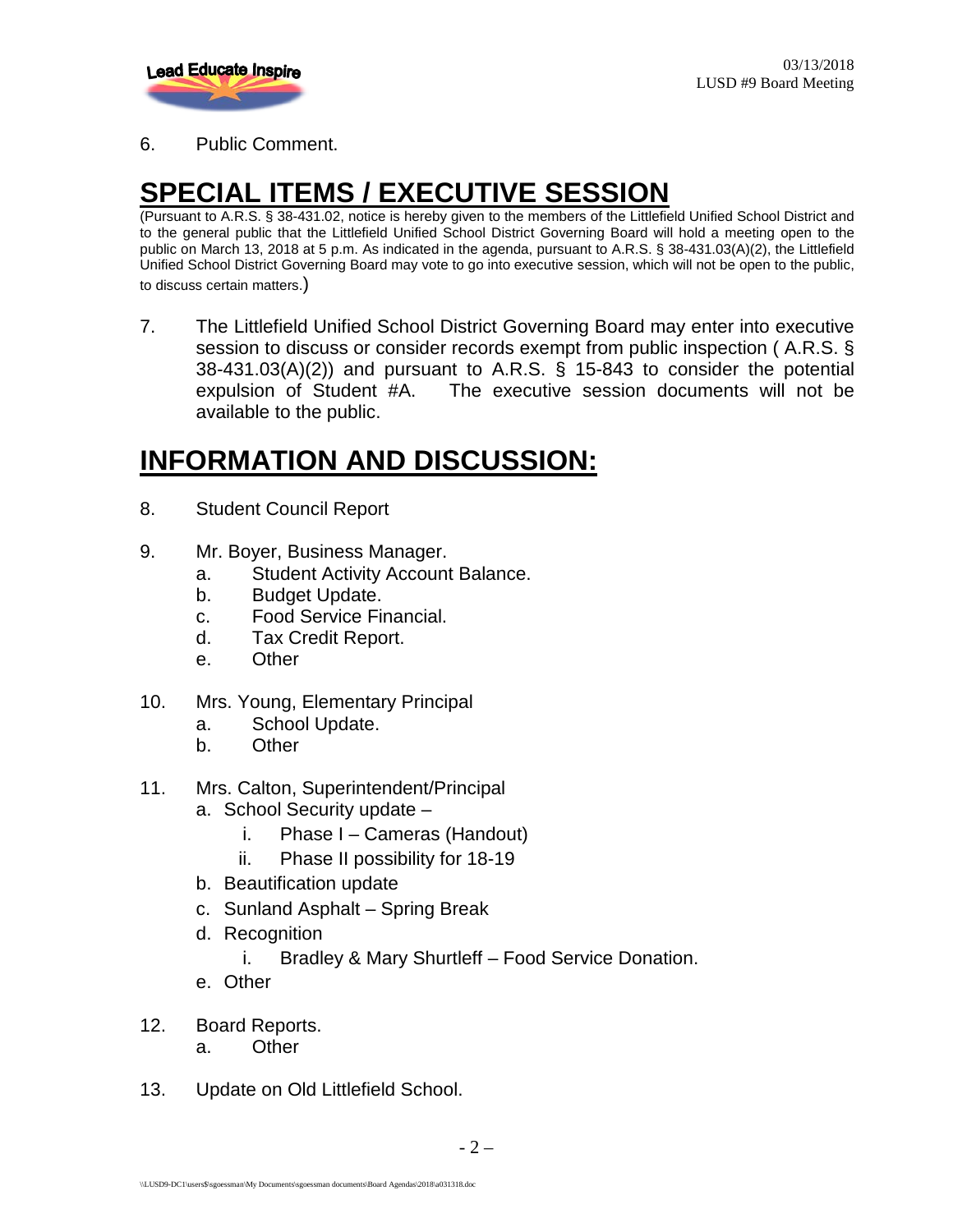

Approval of Routine Orders of Business. Documentation concerning the matters on the Consent Agenda may be reviewed at the Littlefield Unified School District Office, located at 3490 East Rio Virgin Road, Beaver Dam, Arizona. Any Board Member may request an item be pulled off the agenda for further discussion.

- 14. Consideration of approval of the February 13, 2018 Regular Meeting Minutes.
- 15. Consideration of approval of Vouchers:
	- a. LUSD9 Payroll Vouchers: 18/1819.
	- b. LUSD9 Vouchers: 1019 and 1020.

(Members of the public may view the content of the vouchers 24 hours prior to the board meeting in the district office.)

16. Consideration of approval of FY 2017/2018 Certified/Classified Personnel Ratification as per the attached list, including the following:

| <b>Name</b>              | <b>Position</b>              | <b>Effective</b><br><b>Date</b> |
|--------------------------|------------------------------|---------------------------------|
| Julieta Martinez         | <b>Food Service Worker</b>   | 02/28/2018                      |
| <b>Gregory Deges</b>     | Custodian/Maintenance Helper | 03/07/2018                      |
| <b>Geneane Stanfield</b> | <b>Intervention Teacher</b>  | TBD                             |
| <b>Trudy Carlson</b>     | <b>SPED Aide</b>             | TBD                             |
| Donna Hernandez          | Pre-School Aide              | TRN                             |

17. Consideration of approval of FY 2017/2018 Certified Substitutes and Classified Substitutes Ratification as per the attached list, including the following:

| <b>Name</b> | <b>Position</b>             | <b>Effective</b><br><b>Date</b> |
|-------------|-----------------------------|---------------------------------|
| Pamela Orme | <b>Certified Substitute</b> | 02/14/2018                      |

### **ACTION ITEMS AND/OR DISCUSSION**

- 18. Update regarding Superintendent/Principal Search.
- 19. Discussion and possible action regarding purchasing a new school bus.
- 20. Discussion and possible action regarding Student Sports Survey and Sports Participation Fee.
	- a. Possible increase to Activity Fee. High School If purchase during Early Registration from \$15 to \$25 and after Early Registration from \$25 to \$35. Elementary School from \$10 to \$15.
	- b. Results of E-Survey to parents.